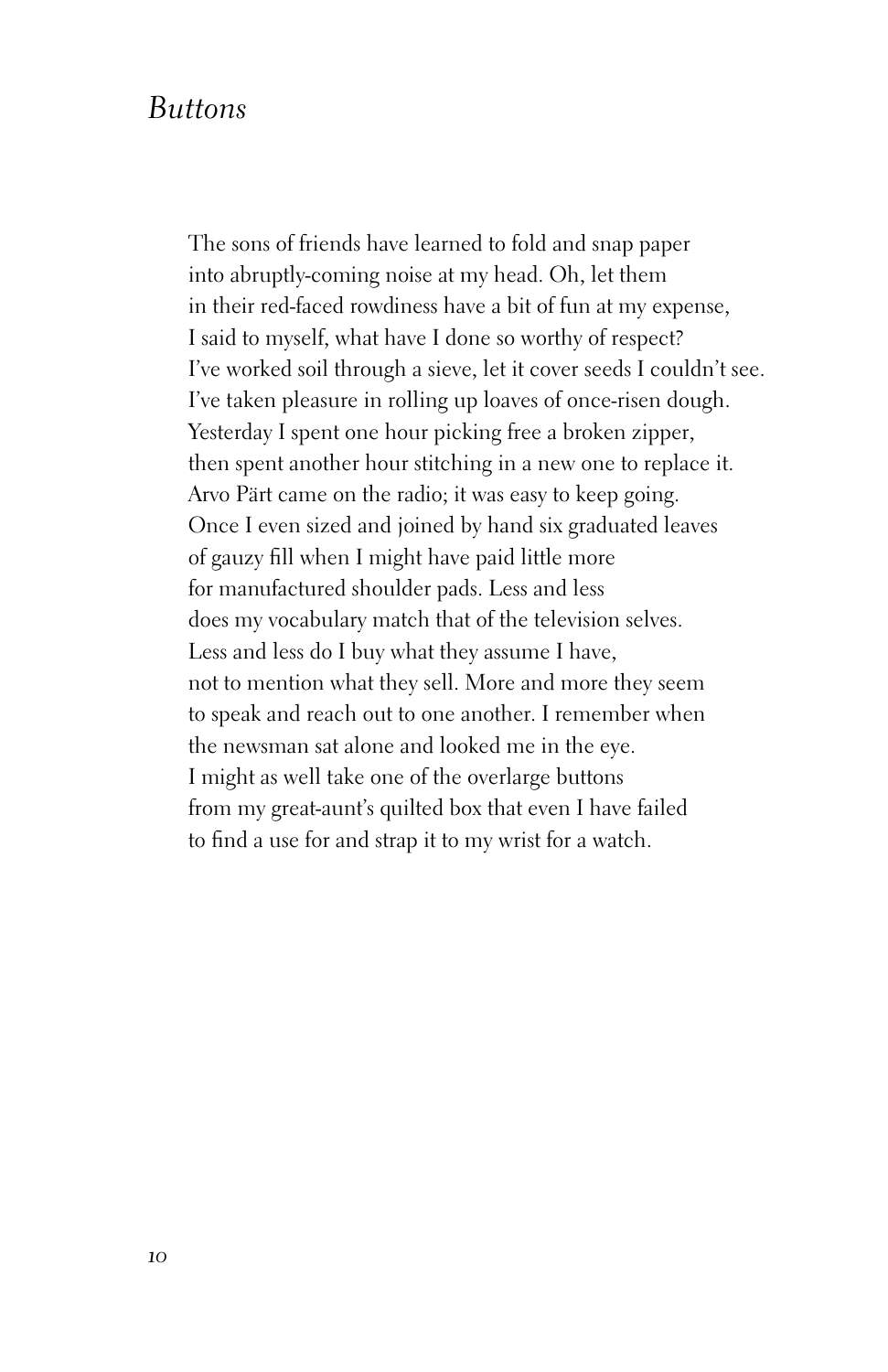## *Why Do Men Spit?*

I've seen it used as punctuation, transition, as a substitute for content when there's a lack of that.

Paired with an action to be taken, spitting stalls and stretches time by importance of the pause.

A man who spits in solitude has been talking to himself.

Some time before he died, I put the question to my father. I could do this because I'd never seen him spit. I could see that he was interested.

His face took on that focused look it used to have when speaking with a man his age —someone he was impressed with, or wanted to impress.

But by the time I'd asked him this, we were old. I hadn't seen that expression in a while. Eventually he said, "I honestly don't know."

I'd made him think; he'd given me as much as he could. It was a good day in our relationship.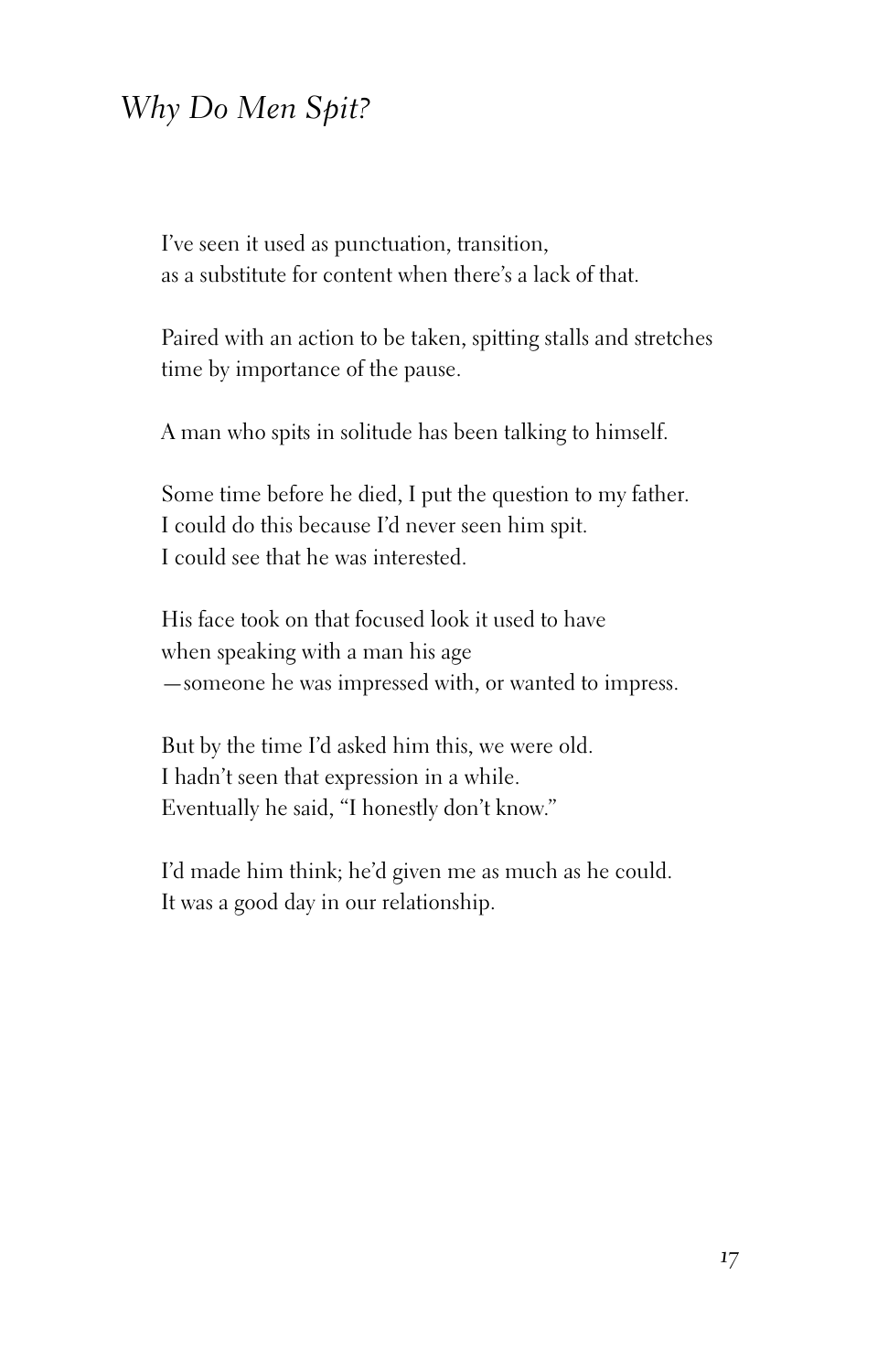## *Method*

I do not set goals. I move from bed to the doorstep where the news awaits me, rolled. The plastic bag slips off easily, the rubber band resistantly. I grind the coffee, set up the drip, push the button. Wait. It's not conscious, this process—nor contemplative in the least. Nonetheless, from this start the day does find release from its routine. It's at this point, I think, that we'd expect the sun to glint along the iced railing of the phone line,